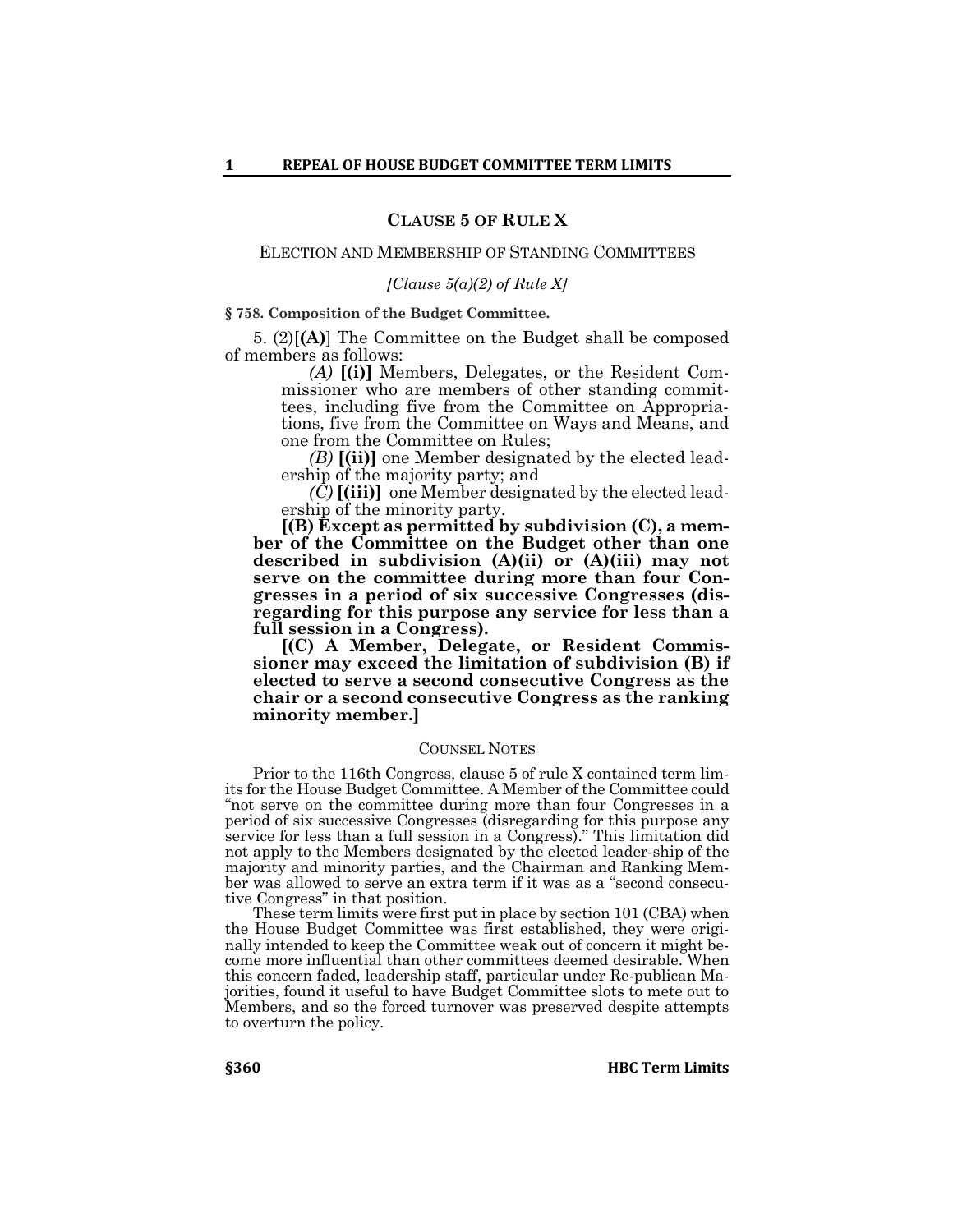Forcing Members to "rotate off" the Committee was damaging to the House insofar as the expertise gained by Members after serving for just four terms (originally it was three) was lost. With the complexities of budget law, this loss of experience harmed the ability of the Committee to perform its responsibilities.

**HBC** Term Limits **§360**